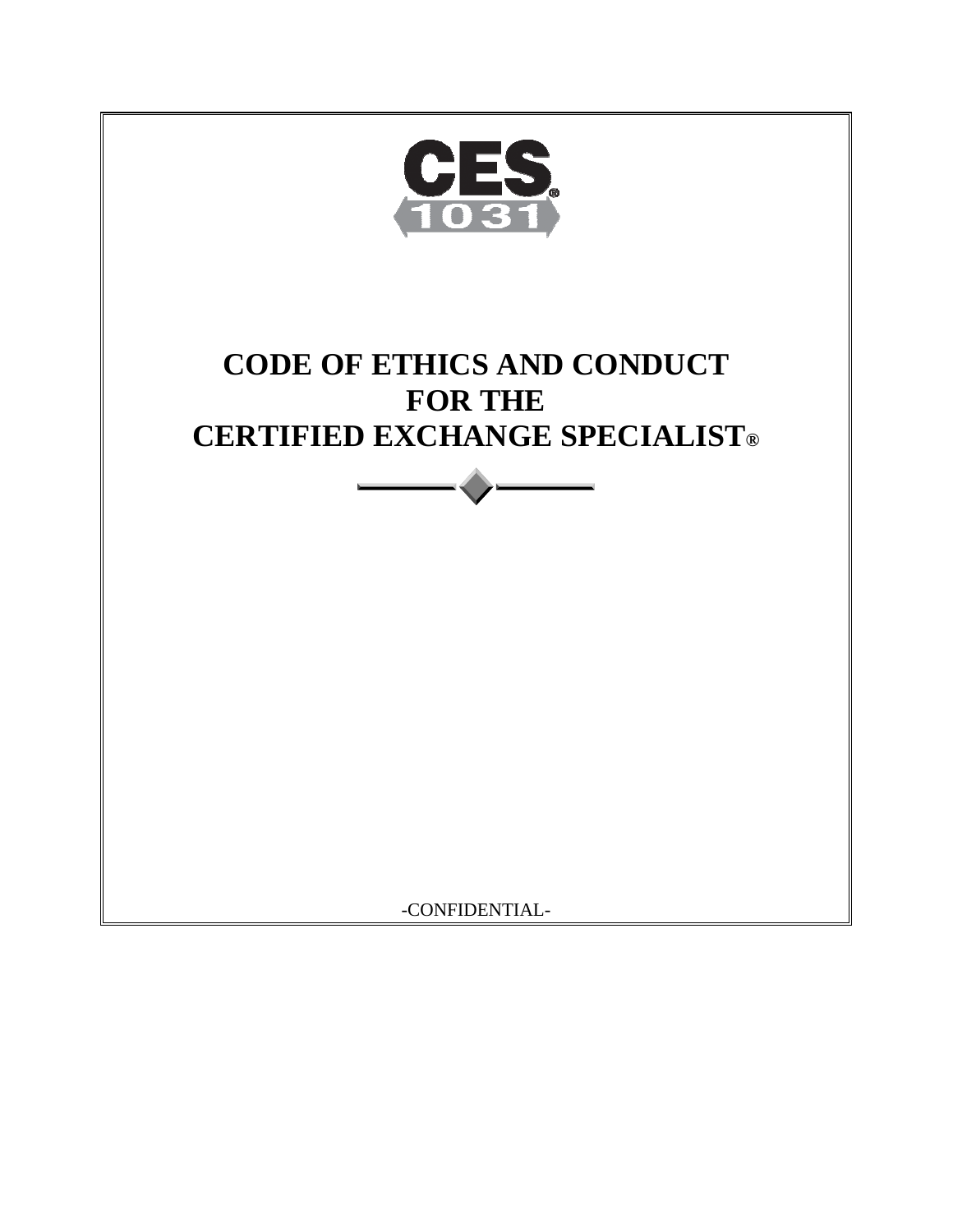# **CODE OF ETHICS AND CONDUCT FOR THE CERTIFIED EXCHANGE SPECIALIST®**

# **PREAMBLE**

The Certified Exchange Specialist® ("CES®") designation exists:

- To formally recognize individuals who have demonstrated, through experience, testing, and continuing education, their knowledge of IRC Section 1031 rules and regulations pertaining to like-kind exchanges and their ability to facilitate exchanges for the general public;
- To provide a designation that will give the public confidence that they are dealing with a professional who has demonstrated knowledge of the intricacies of like-kind exchange theory and practice, and who subscribes to a Code of Ethics; and
- To encourage member exchange professionals to increase their knowledge of IRC Section 1031 Deferred Exchange Treasury Regulations and related guidance, and to maintain and expand knowledge in the subject through continuing education.

Ethical behavior and practices form and inform everything about how a CES® designee ("Designee") interacts with clients, colleagues, and those in related professions. Entrusted with sensitive information, and custodians of assets that may include title to real or personal property, cash and other proceeds from the sale of such assets, the Designee recognizes that the fiduciary nature of the industry imposes obligations beyond those of ordinary commerce. The Designee, therefore, zealously strives to maintain the standards of their profession and to share with their fellow designees a common responsibility for its integrity and honor.

Given this high purpose, it is incumbent on the Designee to uphold the following standards set forth in this Code of Ethics and Conduct for the Certified Exchange Specialist® ("Code"); to protect the integrity of the industry; to honor a client's privacy and right to fair, accurate and knowledgeable service; and to safeguard the public's trust.

It is incumbent to encourage fair and healthy competition within the industry. At the same time, it is recognized that cooperative industry relationships are critical to the industry's success.

Consequently, each Designee pledges to observe the letter and the spirit of this Code and to operate within the industry in accordance with the principles and practices advocated herein.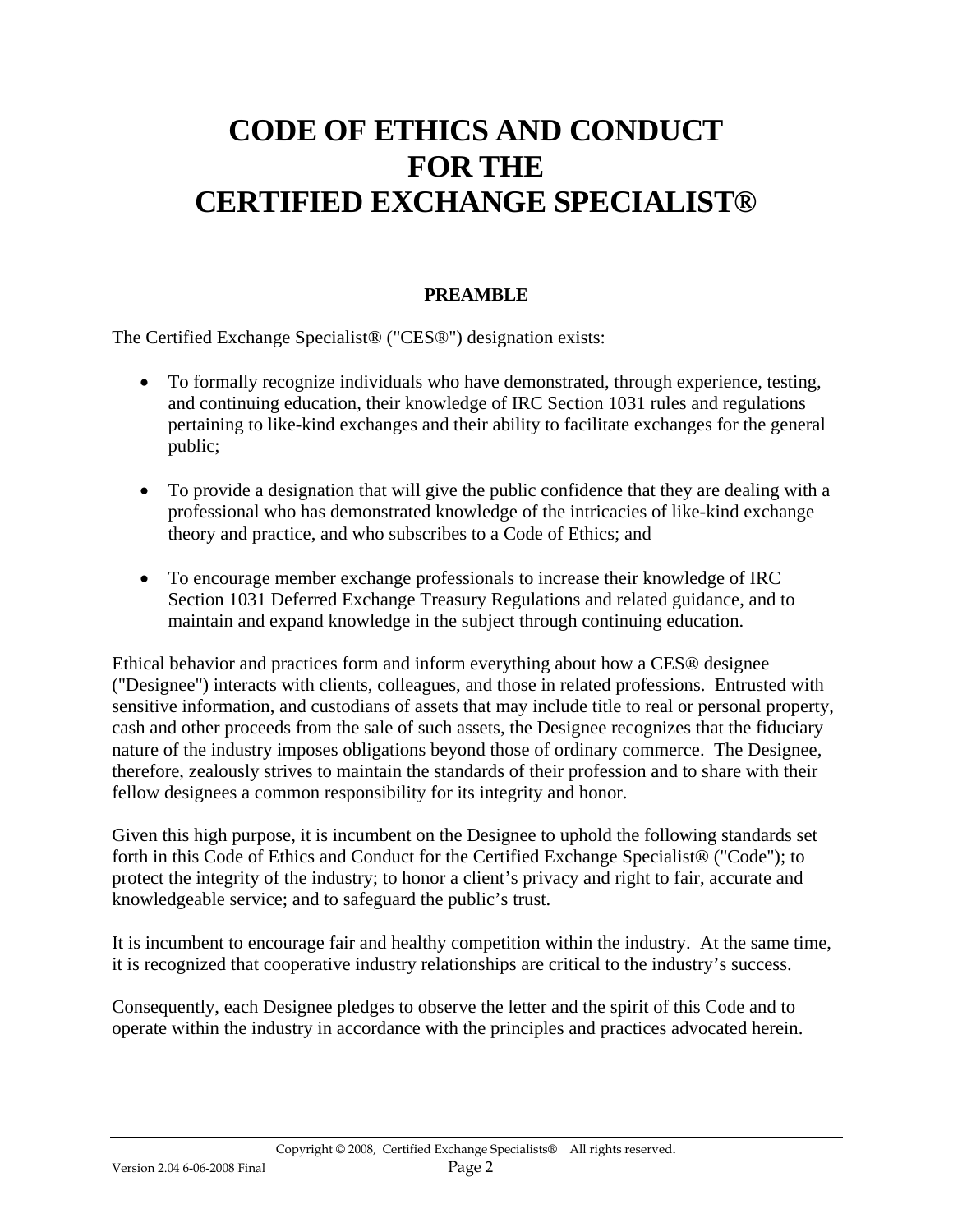#### **ARTICLE I**

A Designee shall keep reasonably informed of all laws, including statutes, regulations and the interpretation thereof, legislation, the principles and rules of this Code (and any future amendments thereof), and other developments that affect IRC §1031 exchanges and the qualified intermediary profession ("Body of Knowledge").

A Designee shall conduct business in a manner displaying the highest degree of professionalism, bringing credit to the industry and the CES® designation. A Designee shall speak truthfully and act in accordance with accepted principles of honesty, integrity and fair dealing.

#### **ARTICLE II**

Protection of the public against fraud, misrepresentation, and other illegal practices in the qualified intermediary profession shall be the duty and responsibility of each Designee, and he shall not actively participate in any such fraud, misrepresentation or other illegal practices. A Designee shall not commit acts of fraud, embezzlement, misappropriation of funds, conversion of the property of another, theft, forgery or such similar acts as may be defined by local, state or federal law. A Designee who is convicted of such an act, or enters a plea of "guilty", "no contest", "nolo contendere" or similar plea in a court of law responding to a charge thereof, shall immediately notify the CES® Certification Council (the "Council") of that fact, in writing. A Designee who holds any other professional designation or license, which designation or license is suspended or revoked, or who voluntarily relinquishes such designation or license, due to activities concerning fraud, embezzlement, misappropriation of funds, conversion of the property of another, theft, forgery or any crime (misdemeanor or felony) shall immediately notify the Council, in writing of such. A Designee shall not voluntarily participate in any act which it knows to be contrary to the standard of conduct set forth in this Code, even if directed to do so by the employer, the Taxpayer, his agent, or advisor.

A Designee shall be alert to activity of his company/employer. If the Designee observes any activity which is known to be illegal or fraudulent, the Designee shall report such, or see that such is reported to company executives in accordance with the firm's applicable procedures. In the absence of established reporting procedures or in the event such procedures are compromised, then the Designee shall report such knowledge to appropriate law enforcement authorities and immediately notify the Council in writing.

#### **ARTICLE III**

It is the duty of a Designee to act in such a manner as to preserve the trust and confidence of the Taxpayer. Without prior permission from the Taxpayer, a Designee shall not reveal the contents of any exchange file to any party other than the Exchanger, or its duly authorized agent, except in the case of a subpoena being presented, or when otherwise required by law or to those parties as expressly authorized by the Taxpayer.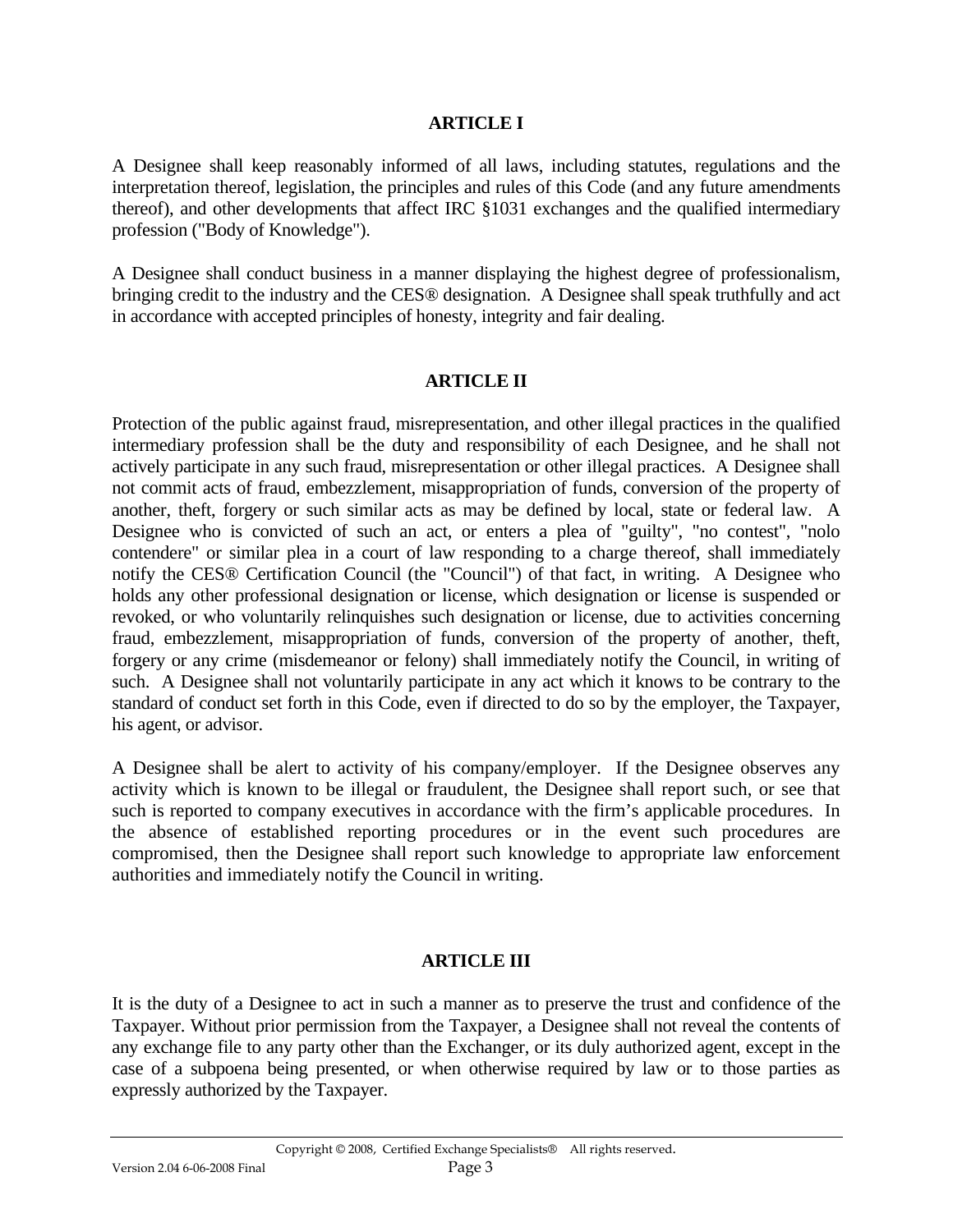#### **ARTICLE IV**

A Designee who is not licensed to practice law, accountancy, or other licensed or regulated profession shall not engage in activities which constitute such practice. The Designee shall recommend in all cases that the parties involved in an exchange transaction seek tax and legal counsel.

#### **ARTICLE V**

If recommending products or services to the Taxpayer, the Designee shall disclose to the Taxpayer that it may receive a financial benefit, such as a commission or referral fee, as a result of such recommendation. The Designee shall not recommend or suggest to a Taxpayer the use of services of another organization or business entity in which they or their employer have a direct or indirect interest without full disclosure of such interest at the time of recommendation or suggestion. At no time shall a Designee accept any illegal payment of any kind whatsoever.

It is the duty of a Designee to disclose to its Taxpayers those circumstances, relationships, and interests, if any, which might constitute a conflict of interest. This disclosure shall be made when the Designee knows or learns of the conflict of interest.

### **ARTICLE VI**

A Designee shall act in the best interest of the Taxpayer. The Designee shall diligently and honestly pursue the Taxpayer's legitimate objectives, and shall perform all reasonable, necessary, and appropriate acts in a timely manner.

The Designee, consistent with his position within the qualified intermediary firm (the "QI Firm") and subject to his knowledge of the qualified intermediary company policies, shall have the duty to provide and follow fully integrated, written exchange documents which shall clearly explain the fees to be charged and any interest to be paid to the Taxpayer; provide copies of all exchange documents including documents received from the closing agent to the Taxpayer or to the Taxpayer's designated authorized representative.

If the Designee has knowledge of, or if he has a position within the QI Firm where he, directly or indirectly, handles exchange funds, the Designee shall have the duty: to keep the exchange proceeds in a stable financial institution or other reliable investment program unless the Taxpayer expressly requests an alternative investment; ensure the value or marketability of any promissory notes or other property held by the Designee as "exchange credits" are not compromised by the actions of the Designee; ensure that the exchange funds are liquid and immediately available to the Taxpayer when needed by the Taxpayer as a part of the 1031 exchange transaction; and give a full accounting of funds to which the Taxpayer is entitled at the end of the exchange.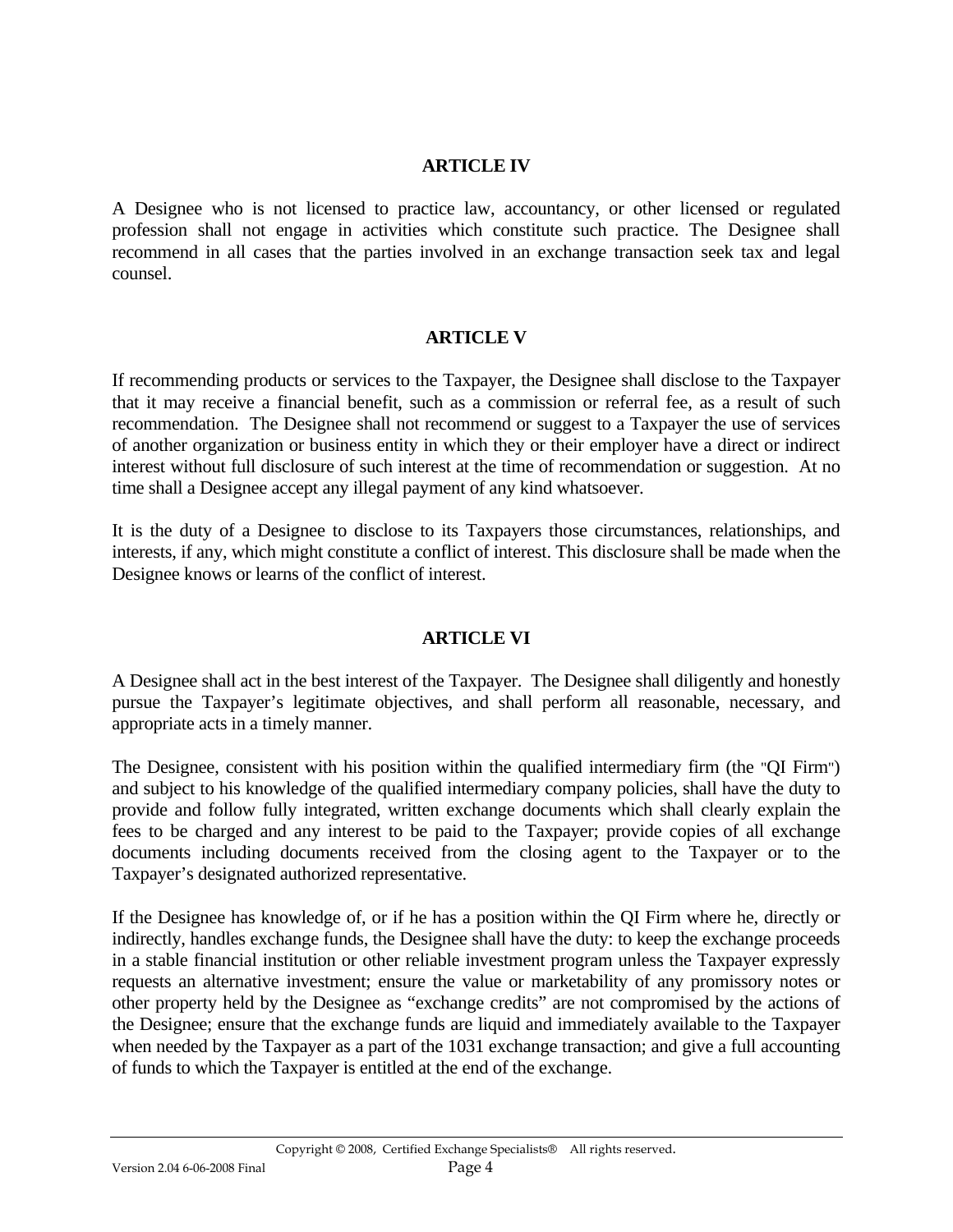#### **ARTICLE VII**

A Designee shall cooperate with other Designees in all matters affecting the exchange industry as a whole. This includes, but is not limited to, the sharing of knowledge and experience through active participation in CES® educational programs, reporting violations of the Code to the Council's Ethics and Discipline Committee in writing, and active participation in CES® activities.

#### **ARTICLE VIII**

A Designee shall hold the exchange industry in the highest esteem and shall avoid criticizing or denigrating the industry as a whole. A Designee shall avoid defaming other Designees or QI Firms, whether directly or through innuendo. A Designee shall not compete in a manner that damages the cooperative relationships within the industry as a whole and particularly among Designee designees. A Designee shall not compete in a way that brings disrepute to the industry or to the designation.

The Designee shall, when having the opportunity, promote the industry as a whole and promote the CES® designation program. Such actions may include but are not limited to participation in education programs, broadening of the Body of Knowledge within the CES® community when possible, support of and participation in the Council, and reporting violations of the Code to the Council's Ethics and Discipline Committee. The Designee will conduct his business in such a manner as to promote higher business standards and practices and the higher ethical standards of the profession.

#### **ARTICLE IX**

The Designee shall maintain his competence through continuous professional education as appropriate to job requirements and that meets the continuing education requirement of the designation; and shall promote continuous advancement in the skills, knowledge, development, and competence of other Designees in their own professional careers.

#### **ETHICS AND DISCIPLINE COMMITTEE ARTICLE X**

The Council has established an Ethics and Discipline Committee ("Ethics and Discipline Committee"). Upon approval of the Council's Executive Committee, the Ethics and Discipline Committee may issue ethics advisory opinion letters based on hypothetical and/or actual situations with due care to the privacy for any individual raising the issue upon which such ethics advisory opinion letter(s) may have been based. Such hypothetical and/or actual ethics advisory opinion letters may be disseminated on the "members only" section of the CES® website and at CES® meetings and conferences.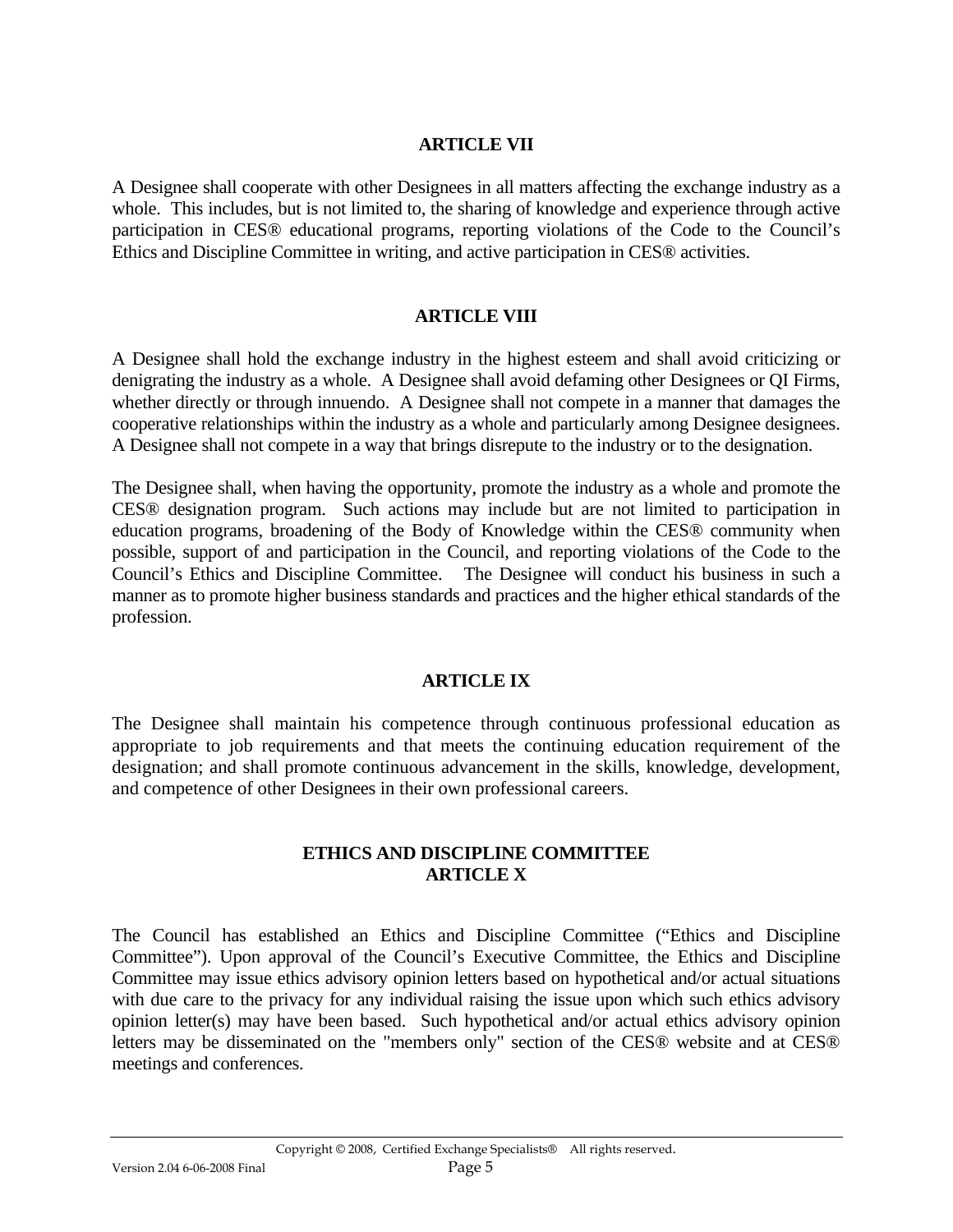#### **ARTICLE XI**

The use of any particular gender (masculine, feminine or neuter) and any particular number (singular or plural) herein is for convenience, only. No inference is to be drawn therefrom. The correct gender and number should be freely substituted throughout as the context may dictate.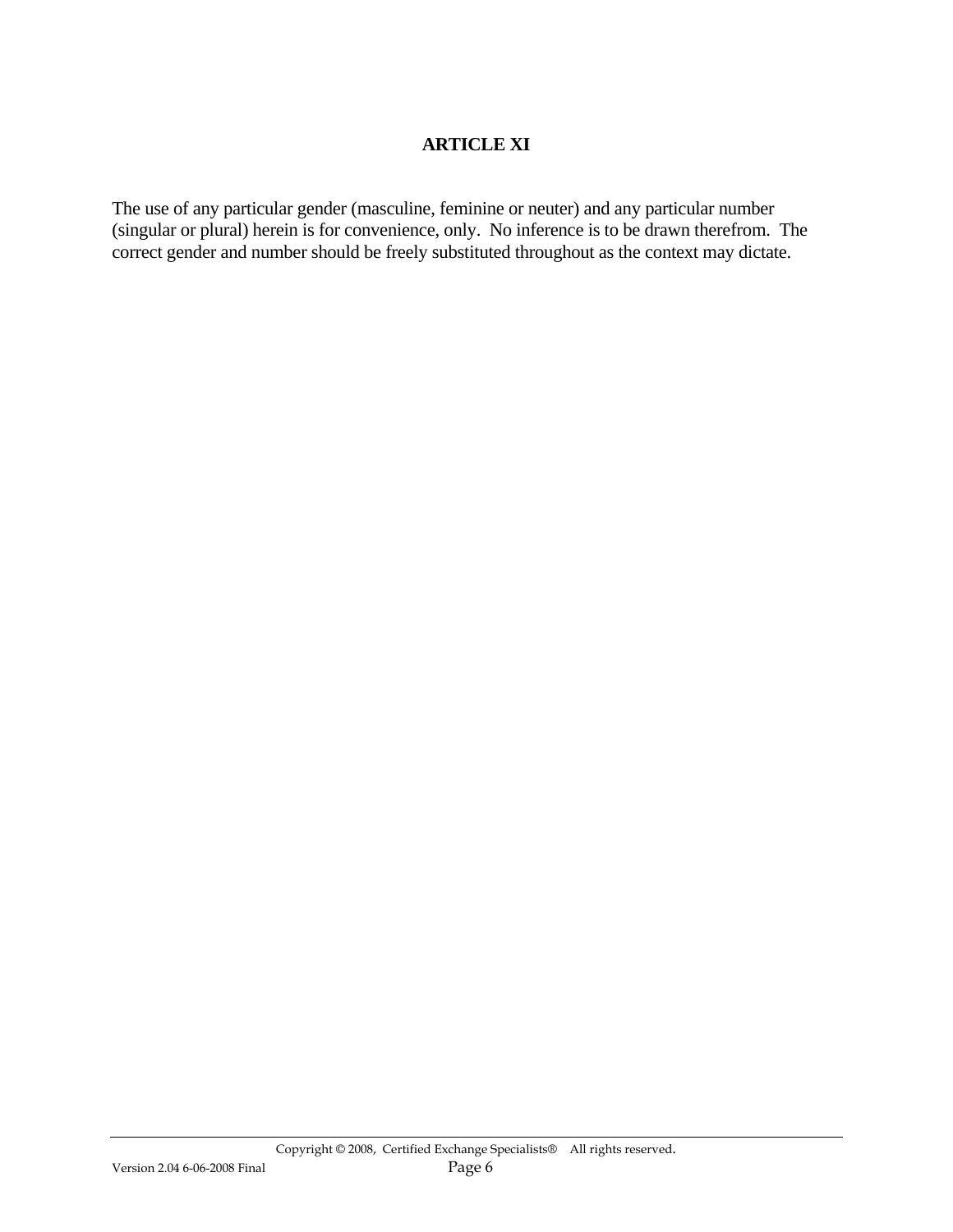

## **CHARGES OF MISCONDUCT AND ENFORCEMENT**

- A. The Council will respond to allegations made against a Designee for purported violations of the Code of Ethics when the complaint is made in the following manner:
	- In writing:
	- Signed by the person making the complaint (the "Complainant"), along with the Complainant's contact information, for use in the event the Ethics and Discipline Committee requires additional information or otherwise needs to contact the Complainant;
	- Using the form attached hereto as Exhibit B
	- Addressed to the Council at the following address: 100 North  $20<sup>th</sup>$  Street,  $4<sup>th</sup>$  Floor, Philadelphia, Pa. 19103-1443;
	- Specifically identifying the Designee thereof involved in the purported violation of the Code of Ethics;
	- Describing in as much detail as possible the conduct that allegedly is a violation of the Code of Ethics
	- Accompanied by all relevant documentation that is readily available to the Complainant;

The Complainant is urged to maintain confidentiality and privacy to the extent practical. Delivery of a complaint by the complainant to the Designee is discouraged.

- B. The Ethics and Discipline Committee Chair shall provide the other members of the Ethics and Discipline Committee with a copy of the complaint and any attachments thereto. Within two (2) weeks of receipt of the complaint, the Chair of Ethics and Discipline Committee, as determined by the Council, ("Chair of the Ethics and Discipline Committee") shall provide the accused Designee ('Respondent") with a copy thereof, which shall be sent by certified mail or other similar means, to the address of the Respondent on file with the Council. The Ethics and Discipline Committee shall notify the Respondent by way of a transmittal letter sent with the above referenced copy of the complaint, whether a response is required, or whether the complaint is being summarily dismissed because it is clearly without merit. A copy of said transmittal letter shall be provided to the Complainant, unless no address was provided, by certified mail or other similar means.
- C. No party is required to be represented by counsel at any stage in the proceedings. However, any party may be so represented at their own discretion, and at their own cost. At no time will any investigation or other portion of the process be delayed by more than thirty (30) days so that a party may obtain such representation.
- D. A Respondent shall have thirty (30) days from receipt of the complaint to file a preliminary response to the Ethics and Discipline Committee Chair. An extension of up to fifteen (15) days may be granted by the Ethics and Discipline Committee upon written request and showing of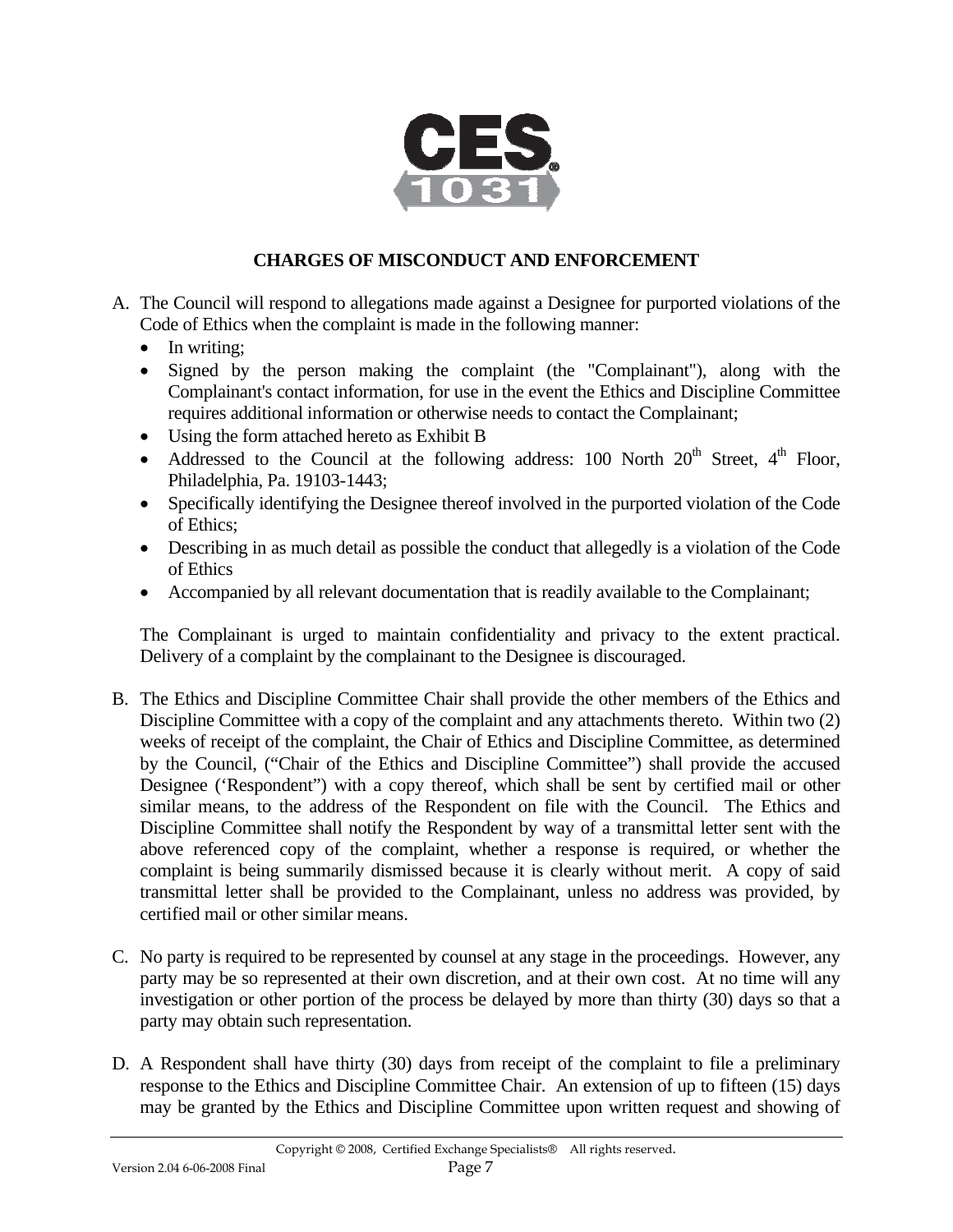good cause, provided such request is received by the Committee Chair within the thirty (30) day period. Failure to make a timely preliminary response shall constitute a failure to cooperate with the Ethics and Discipline Committee's investigation admittance of all material facts and allegations as set forth in the complaint. Additionally, such failure to cooperate may form the basis of a separate complaint and violation, and any member of the Ethics and Discipline Committee with personal knowledge of this failure to cooperate may file a complaint regarding such actions or inactions.

The preliminary response shall include: all relevant documentation; the names, addresses, telephone numbers and other means of contacting any witnesses to the events and a statement of all relevant facts and circumstances that would reasonably be relied upon to contradict the allegations as set forth in the complaint. The Chair of the Ethics and Discipline Committee will forward a copy of the preliminary response to the Complainant by certified mail or similar means, allowing the Complainant fifteen (15) additional days to further response. There shall be no further submissions from either party except upon the specific, written request of the Ethics and Discipline Committee.

- E. Upon receipt of the written submissions of the parties, the Ethics and Discipline Committee shall determine if any further investigation is necessary. If the Ethics and Discipline Committee determines that further investigation is necessary, it may appoint one of its members to conduct such further investigation on behalf of the full Committee. The Respondent must cooperate with such investigation, and shall encourage others with relevant information, including but not limited to its employees, to do so as well.
- F. Upon receipt of the written submissions of the parties, and the results of any further investigation, the Ethics and Discipline Committee shall have up to thirty (30) calendar days to conduct its review and prepare its report to the Council. The report shall contain a narrative stating: the specific section(s) of the Code alleged to have been violated; a review of the documentation that sets out the facts that were not in dispute; a review of the submissions and testimony submitted by the parties; and a recommendation of action to be taken by the Council.
- G. The Council shall make a decision regarding the matter within thirty (30) calendar days of receipt of the Ethics and Discipline Committee Report. The Council shall notify the Complainant and Respondent in writing of its decision by certified mail or similar means. The decision of the Council shall be the final determination of the matter. Shown as Appendix A is a chart outlining the time elapsed for the process described in these procedures. Resolution of the matter may be accomplished, if feasible, in a shorter time frame.
- H. Upon a finding by the Council that the Respondent has failed to meet the standards of conduct imposed by the Code of Ethics and Conduct, the Council shall impose a penalty or penalties from among the following: (i) private letter of reprimand, not to be made part of the Respondent's file; (ii) private letter of reprimand to be made part of the Respondent's file, which file shall not be disseminated to the public without appropriate Court Order; (iii) public reprimand to be listed on a publicly accessible portion of the CES® website, and to be made part of the Respondent's file; (iv) suspension of the Respondent's credentials as a Designee including any and all rights and privileges associated therewith, said suspension to be listed on a publicly accessible portion of the CES® website and to be made part of the Respondent's file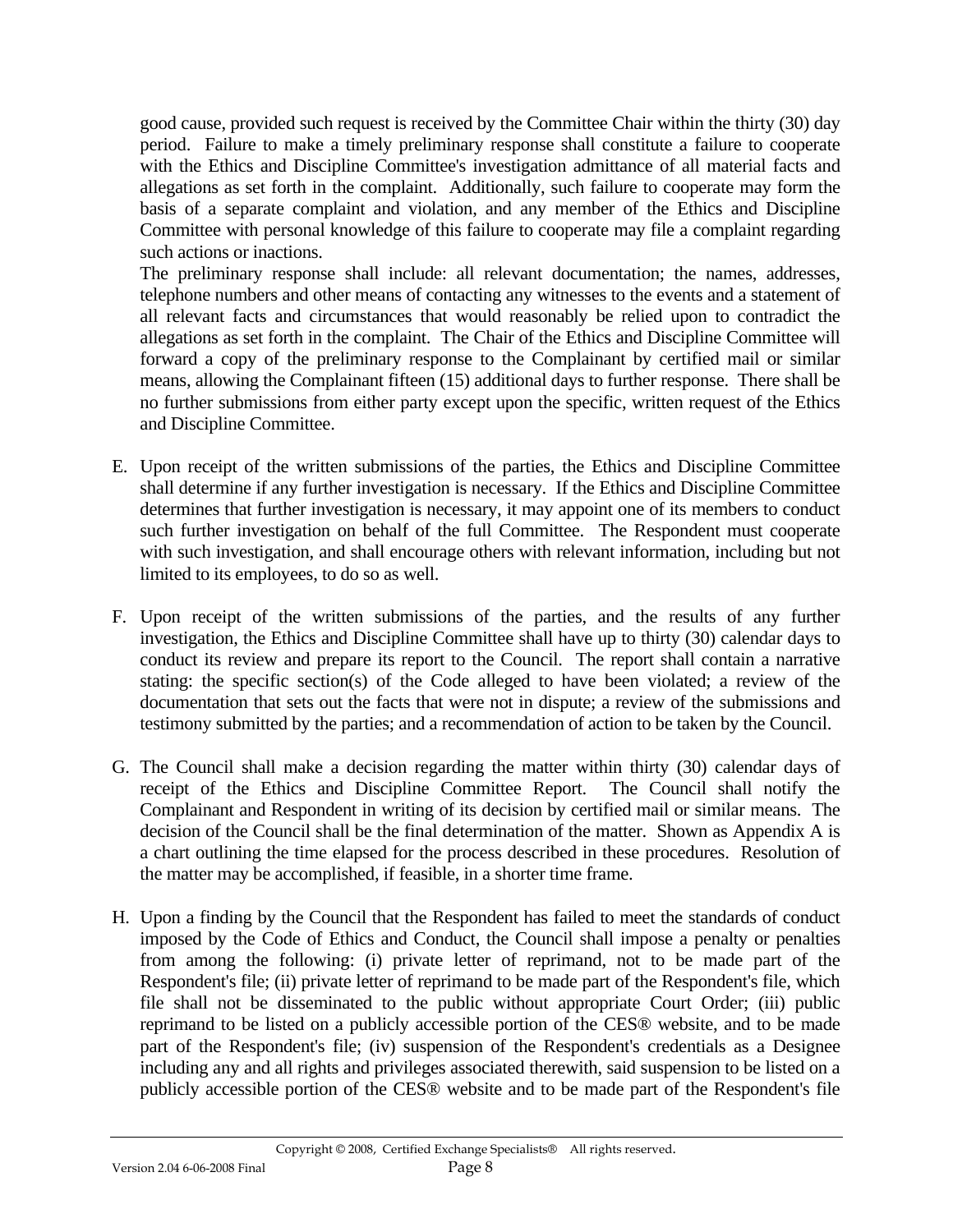(such suspension may include conditions imposed by the Council for reinstatement; or (v) permanent revocation of the Respondent's credentials as a CES® Designee, said revocation to be listed on a publicly accessible portion of the CES® website and to be made part of the Respondent's file.

- I. To the extent that the Ethics and Discipline Committee determines, after adequate investigation, that the Respondent may be guilty of criminal activity, the Ethics and Discipline Committee shall immediately report such determination to the Council. To the extent that the Council determines that the Respondent may be guilty of criminal activity, the Council may report its findings to the appropriate authorities.
- J. In the event a Respondent continues to claim to be a credentialed Designee after suspension or revocation, the Council may, at its option, pursue such other legal remedies as may be available to it in any or all of the jurisdictions in which the Respondent maintains offices, or in the home jurisdiction of the Council, or in such other venues as permitted by law.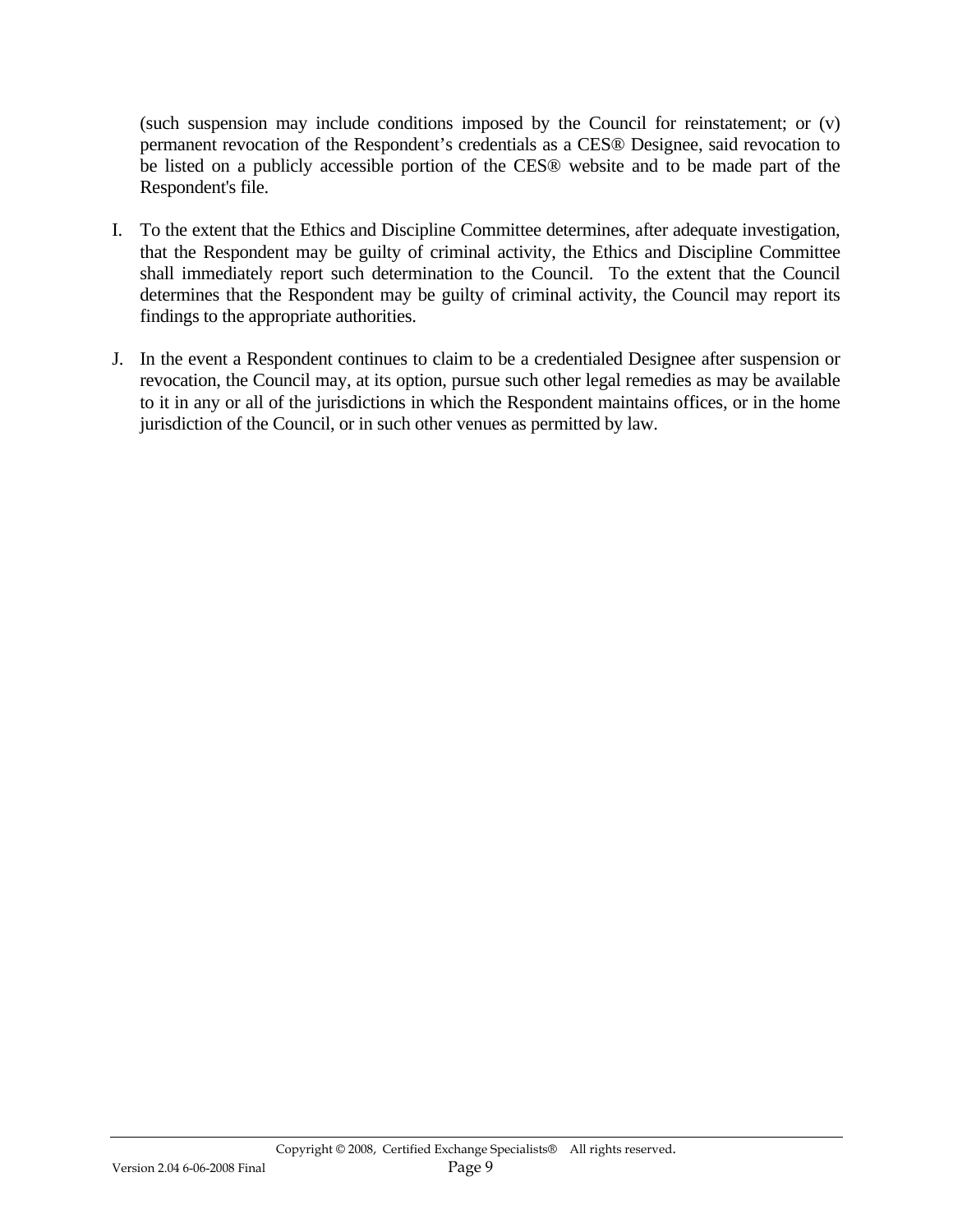| Appendix A |  |  |
|------------|--|--|
|------------|--|--|

| <b>Description</b>                       | <b>Time</b> | <b>Cumulative</b><br>time elapsed if<br>no extension | <b>Cumulative</b><br>time elapsed if<br>extension<br>applies |
|------------------------------------------|-------------|------------------------------------------------------|--------------------------------------------------------------|
| Receipt of Complaint by Ethics and       | Start       |                                                      |                                                              |
| Discipline Committee                     |             |                                                      |                                                              |
| Ethics and Discipline Committee          | 2 weeks     | 2 weeks                                              |                                                              |
| disseminates the Complaint to Committee  |             |                                                      |                                                              |
| Members and the Respondent               |             |                                                      |                                                              |
| Respondent files response                | 2 weeks     | 4 weeks                                              |                                                              |
| Respondent request an extension to       | 2 weeks     |                                                      | 6 weeks                                                      |
| respond                                  |             |                                                      |                                                              |
| Ethics and Discipline Committee prepares | 2 weeks     | 6 weeks                                              | 8 weeks                                                      |
| report for Council                       |             |                                                      |                                                              |
| Council makes decision and communicates  | 4 weeks     | 10 weeks                                             | 12 weeks                                                     |
| to Complainant and Respondents           |             |                                                      |                                                              |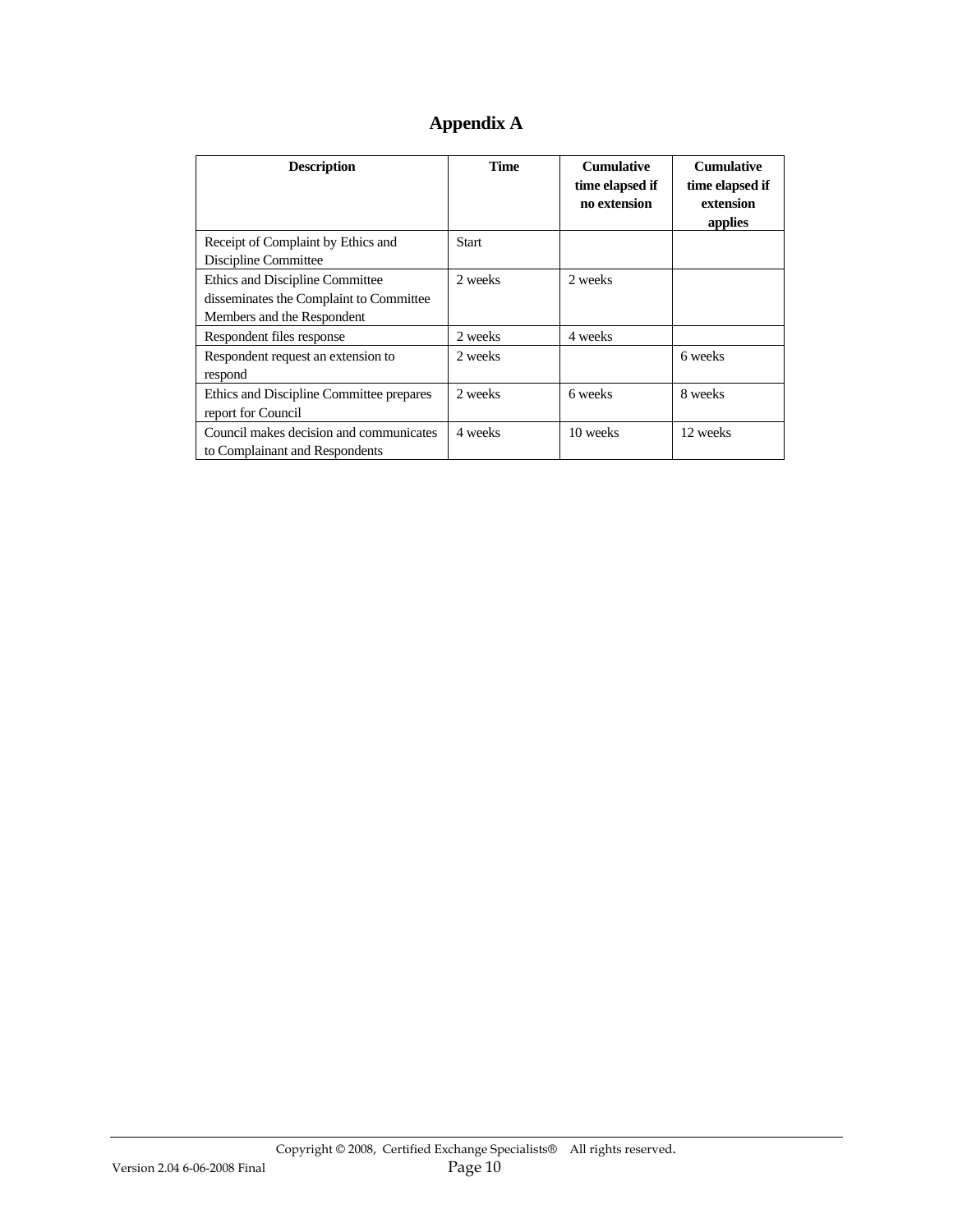**Appendix B** 



#### **CERTIFIED EXCHANGE SPECIALISTS®**

#### **COMPLAINT OF VIOLATION OF THE CODE OF ETHICS AND CONDUCT**

This form may be used to submit a complaint to the Ethics and Discipline Committee that alleges a violation of the CES® Code of Ethics and Conduct by a Designee.

#### **Send completed form to: Ethics and Discipline Committee Certified Exchange Specialists® Certification Council 100 North 20th Street, Fourth Floor Philadelphia, PA 19103-1443**

| <b>Information about the Complainant</b> |
|------------------------------------------|
| Name of complainant:                     |
|                                          |
| Address:                                 |
| Daytime phone number:                    |

### *Identify the Person who is the Subject of your Complaint*

Name of person who is the subject of your complaint:

Address:

Office held: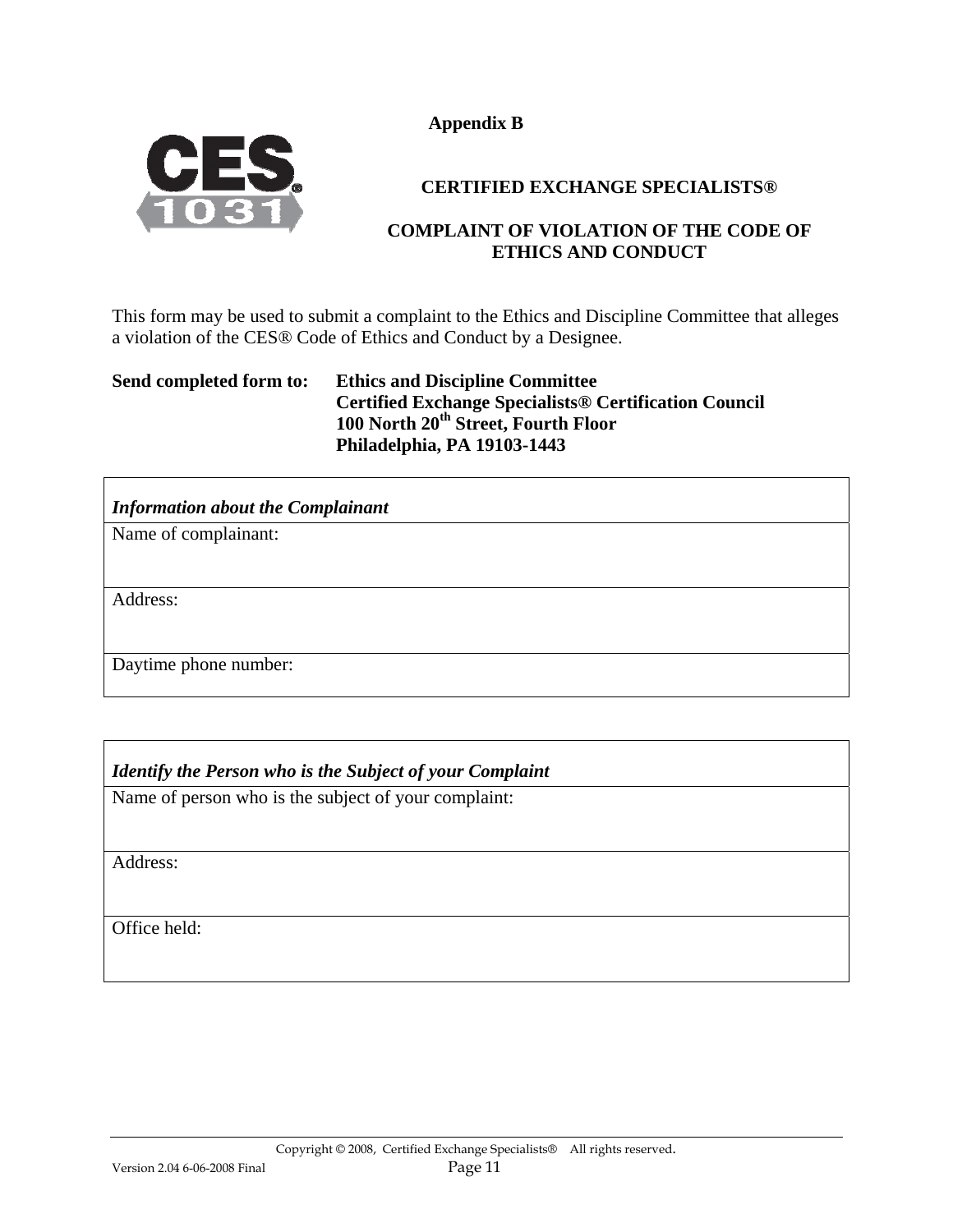#### *Identify the Provision of the Code of Ethics and Conduct Believed to have been Violated*

You may find the complete text of the CES® Code of Ethics and Conduct on the Certified Exchange Specialists® website at www.1031ces.org/ethics. You may also obtain a copy of the CES® Code of Ethics and Conduct by calling the CES® Certification Council at (215) 673- 2554.

Code provision(s) believed to have been violated:

#### *Nature of the Complaint*

Provide a statement of the facts known or believed by you to be true that form the basis of the complaint, including the approximate dates of the acts alleged. You may attach your statement on a separate sheet(s) of paper. Any further information that might support your allegations should be submitted with this complaint, including but not limited to, the names and addresses of other persons with personal knowledge of the facts alleged, documents or other evidentiary material.

#### *Certification*

I affirm that the facts stated in this complaint are true to the best of my knowledge.

Signature of Date

\_\_\_\_\_\_\_\_\_\_\_\_\_\_\_\_\_\_\_\_\_\_\_\_\_\_\_\_\_\_\_\_\_\_\_\_\_\_\_\_\_\_\_ \_\_\_\_\_\_\_\_\_\_\_\_\_\_\_\_\_\_\_\_